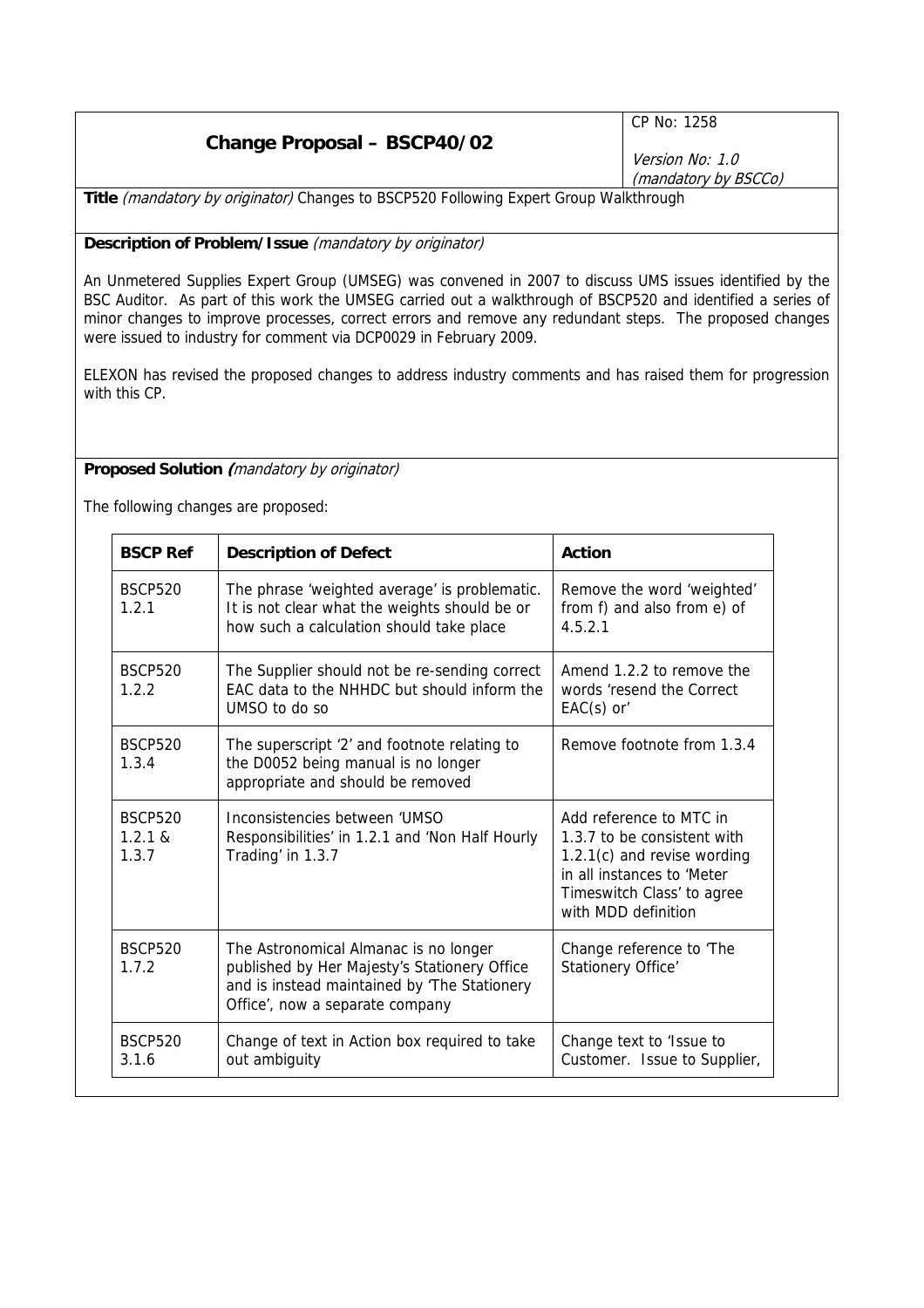| <b>BSCP520</b><br>3.3.2.6 | There is a concern from NHHDCs with the<br>presence of the 'by SSD+5WD timescale' in<br>this step, as NHHDCs are reliant on<br>information from Suppliers in order to<br>complete the process                                                                                    | Add in 'Within 5WD of SSD or<br>receipt of D0148, whichever<br>is later                                                                                              |
|---------------------------|----------------------------------------------------------------------------------------------------------------------------------------------------------------------------------------------------------------------------------------------------------------------------------|----------------------------------------------------------------------------------------------------------------------------------------------------------------------|
| <b>BSCP520</b><br>3.3.1.1 | The first steps for the NHH and HH Trading<br>Process are inconsistent                                                                                                                                                                                                           | Split 3.3.1.1 (HH Trading)<br>into two steps to reflect<br>equivalent NHH process<br>(3.3.2.1)                                                                       |
| <b>BSCP520</b><br>3.3.2.1 | The From and To participants appear to be<br>the wrong way round. The New Supplier<br>should be contacting the UMSO to confirm<br>that the UMS Certificate (issued earlier in step<br>3.1.21) is still acceptable before commencing<br>NHH trading                               | Modify step 3.3.2.1 to show<br>the Supplier confirming<br>details with the UMSO, with<br>the P0207 NHH UMS<br>Certificate listed as the<br>information required      |
| <b>BSCP520</b><br>3.5.10  | Step has New NHHDC requesting split EAC<br>details from Old NHHDC. The group agreed<br>Suppliers should request the information from<br>the Old NHHDC                                                                                                                            | Modify 3.5.10 so the Supplier<br>instructs Old NHHDC to send<br>details to New NHHDC,<br>aligning the process with the<br>metered arrangements in<br><b>BSCP504.</b> |
| BSCP520 3.5               | The title of this section requires alteration                                                                                                                                                                                                                                    | Modify to 'Change of Data<br>Collector for an existing<br>MSID when not concurrent<br>with Change of Supplier'                                                       |
| <b>BSCP520</b><br>3.5.11  | Remove D0036 as this is not a NHH flow                                                                                                                                                                                                                                           | Remove D0036 from the<br>Information Required box                                                                                                                    |
| <b>BSCP520</b><br>3.7.1   | The D0134 flow is rarely used by Suppliers to<br>request de-energisation as the relevant<br>information is usually contained within the<br>UMS Certificate and inventory. In addition,<br>de-energisation can be self-initiated by the<br>UMSO in the case of temporary supplies | Delete 3.7.1 and 3.7.2 and<br>modify the When boxes of<br>3.7.3 and 3.7.8 to state 'As<br>required or on receipt of a<br>D0134                                       |
| BSCP520 3.8               | The title of this section should be altered to<br>remove 'following de-energisation'.<br>Additionally a footnote should be added to<br>explain that partial disconnections of MSIDs<br>should be rejected                                                                        | Modify title and add<br>footnote: 'D0132s received<br>that relate to partial<br>disconnection of an MSID<br>should be rejected and<br>referred back to the Supplier' |
| <b>BSCP520</b><br>3.8.2   | Change text: 'D0125 triggeredon the receipt<br>of D0132 or as determined by the UMSO'                                                                                                                                                                                            | In the When column: 'On<br>receipt of D0132 or as<br>determined by the UMSO.'                                                                                        |
| <b>BSCP520</b><br>3.11.1  | Clarify dates for the sending of the P0218                                                                                                                                                                                                                                       | Change wording in When box<br>to: 'by 10WD before 30 June'                                                                                                           |
| <b>BSCP520</b><br>3.11.4  | Method of sending D0052 is not consistent                                                                                                                                                                                                                                        | Change Method to 'Electronic<br>or other method as agreed.'                                                                                                          |